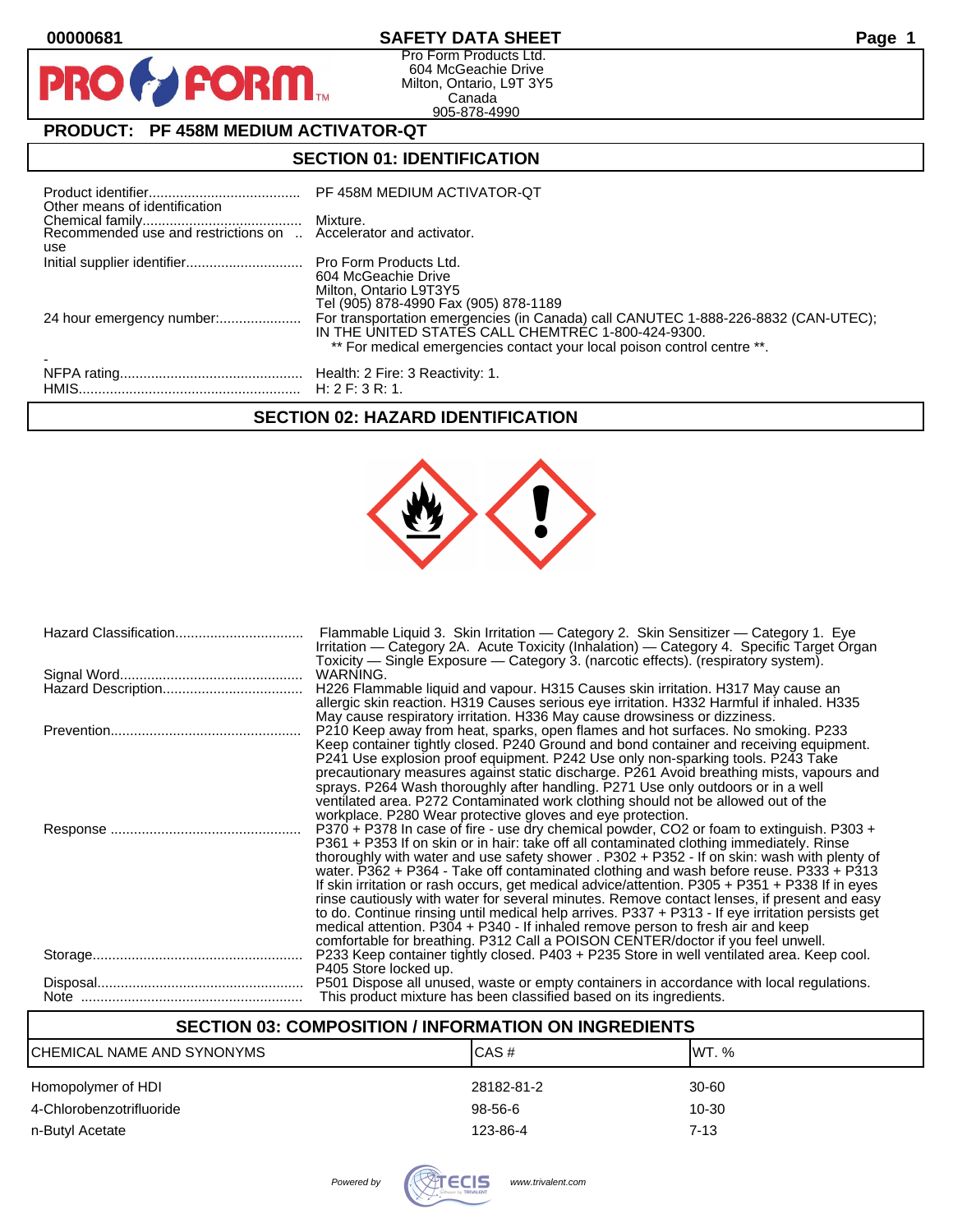#### **PRODUCT: PF 458M MEDIUM ACTIVATOR-QT**

#### **SECTION 03: COMPOSITION / INFORMATION ON INGREDIENTS**

2-Butoxyethyl Acetate 112-07-2 12-Butoxyethyl Acetate 112-07-2

<<The actual concentration(s) withheld as a trade secret>> .

#### **SECTION 04: FIRST-AID MEASURES**

|                                                                  | If inhaled, remove to fresh air. If not breathing, give artificial respiration. If breathing is<br>difficult, give oxygen, obtain medical attention.                                                                                                                                                                                                                                                                                                                                                                                                                                                                                                                                                                                                                                                                                                                                                     |
|------------------------------------------------------------------|----------------------------------------------------------------------------------------------------------------------------------------------------------------------------------------------------------------------------------------------------------------------------------------------------------------------------------------------------------------------------------------------------------------------------------------------------------------------------------------------------------------------------------------------------------------------------------------------------------------------------------------------------------------------------------------------------------------------------------------------------------------------------------------------------------------------------------------------------------------------------------------------------------|
|                                                                  | Do not induce vomiting. Rinse mouth with water. Give 1 to 2 glasses of water to drink. If<br>spontaneous vomiting occurs have victim lean forward with head down to prevent<br>aspiration of fluid into the lungs. Never give anything by mouth to an unconscious person.<br>Seek medical assistance as soon as possible.                                                                                                                                                                                                                                                                                                                                                                                                                                                                                                                                                                                |
|                                                                  | Immediately remove all contaminated clothing; flush skin with water for at least 15 minutes.<br>If irritation persists, seek medical attention.                                                                                                                                                                                                                                                                                                                                                                                                                                                                                                                                                                                                                                                                                                                                                          |
|                                                                  | Check for and remove any contact lenses, if safe and easy to do so. Flush for 15 minutes<br>using plenty of water. If irritation persists seek medical attention.                                                                                                                                                                                                                                                                                                                                                                                                                                                                                                                                                                                                                                                                                                                                        |
| Most important symptoms and effects,<br>whether acute or delayed | Harmful if swallowed, in contact with skin or if inhaled. Causes skin and eye irritation.<br>Symptoms may include stinging, tearing, redness, swelling, and blurred vision. Direct<br>contact with eyes may cause temporary irritation. Can cause skin sensitization. May cause<br>respiratory irritation. Vapors have a narcotic effect and may cause headache, fatigue,<br>dizziness and nausea.                                                                                                                                                                                                                                                                                                                                                                                                                                                                                                       |
| Additional information                                           | Treat victims symptomatically. Skin: this compound is a known skin sensitizer. Treat<br>symptomatically as for contact dermatitis or thermal burns. If burned, treat as thermal burn.<br>Eye: stain for evidence of corneal injury. If cornea is burned, instill antibiotic steroid<br>preparation frequently. Workplace vapours have produced reversible corneal epithelial<br>edema impairing vision. Respiratory: this compound is a known pulmonary sensitizer.<br>Treatment is essentially symptomatic. An individual having a skin or pulmonary<br>sensitization reaction to this material should be removed from exposure to any isocyanate.<br>The main hazard from ingestion is aspiration of the liquid into the lungs producing chemical<br>pneumonitis. In the event of an incident involving this product ensure that medical<br>authorities are provided a copy of this safety data sheet. |

#### **SECTION 05: FIRE-FIGHTING MEASURES**

Suitable and unsuitable extinguishing ..... "Alcohol" foam, CO2, dry chemical. Do not use water in a jet. During a fire, isocyanate media vapors and other irritating, highly toxic gases may be generated by thermal decomposition or combustion. Use cold water spray to cool exposed containers to minimize risk of rupture. Specific hazards arising from the ............. Flammable liquid. Thermal decomposition products are toxic. May include:. Oxides of Specific hazards arising from the ............. Flammable liquid. Thermal decomposition products are toxic. May include:. Oxides<br>hazardous product, such as the nature of carbon (CO, CO2). Oxides of nitrogen. Hydrogen cyani any hazardous combustion products decomposition may release isocyanate vapors. Dense black smoke.<br>Special protective equipment and ............ Firefighter should be equipped with self-contained breathing apparat Special protective equipment and ............ Firefighter should be equipped with self-contained breathing apparatus and full protective precautions for fire-fighters clothing to protect against potentially toxic and irritating fumes. Solvent vapours may be heavier than air and may build up and travel along the ground to an ignition source, which may result in a flash back to the source of the vapours. Cool fire-exposed containers with cold water spray. Heat will cause pressure buildup and may cause explosive rupture. During a fire, isocyanate vapours and other irritating, highly toxic gases may be generated by thermal decomposition or combustion.

#### **SECTION 06: ACCIDENTAL RELEASE MEASURES**

| Personal precautions, protective<br>equipment and emergency procedures | No action shall be taken involving any personal risk or without suitable training. Take<br>precautions against static discharge. Use non-sparking tools and equipment to pick up the<br>spilled material. Isolate area and keep unauthorized people away. Do not walk through<br>spilled material. Wear recommended protective equipment. Ventilate. Open windows and<br>doors to allow air circulation. Dike area to prevent spreading. The use of absorbent socks<br>or spill pillows may be required. Stop leak if safe to do so. Prevent runoff into drains,<br>sewers, and other waterways. |
|------------------------------------------------------------------------|--------------------------------------------------------------------------------------------------------------------------------------------------------------------------------------------------------------------------------------------------------------------------------------------------------------------------------------------------------------------------------------------------------------------------------------------------------------------------------------------------------------------------------------------------------------------------------------------------|
| Methods and materials for containment                                  |                                                                                                                                                                                                                                                                                                                                                                                                                                                                                                                                                                                                  |
| and cleaning up                                                        |                                                                                                                                                                                                                                                                                                                                                                                                                                                                                                                                                                                                  |
|                                                                        | Isolate area and keep unauthorized people away. Do not walk through spilled material.<br>Wear recommended protective equipment. Ventilate. Open windows and doors to allow<br>air circulation. Dike area to prevent spreading. The use of absorbent socks or spill pillows<br>may be required. Stop leak if safe to do so. Prevent runoff into drains, sewers, and other<br>waterways.                                                                                                                                                                                                           |
|                                                                        | If temporary control of isocyanate vapour is required, a blanket of protein foam may be<br>placed over spill. If transportation spill occurs in Canada, call Canutec at (613) 996-6666. If<br>transportation spill occurs in United States, call Chemtrec 1-800-424-9300. Large<br>quantities may be pumped into closed, but not sealed, containers for disposal. Process can<br>generate heat.                                                                                                                                                                                                  |

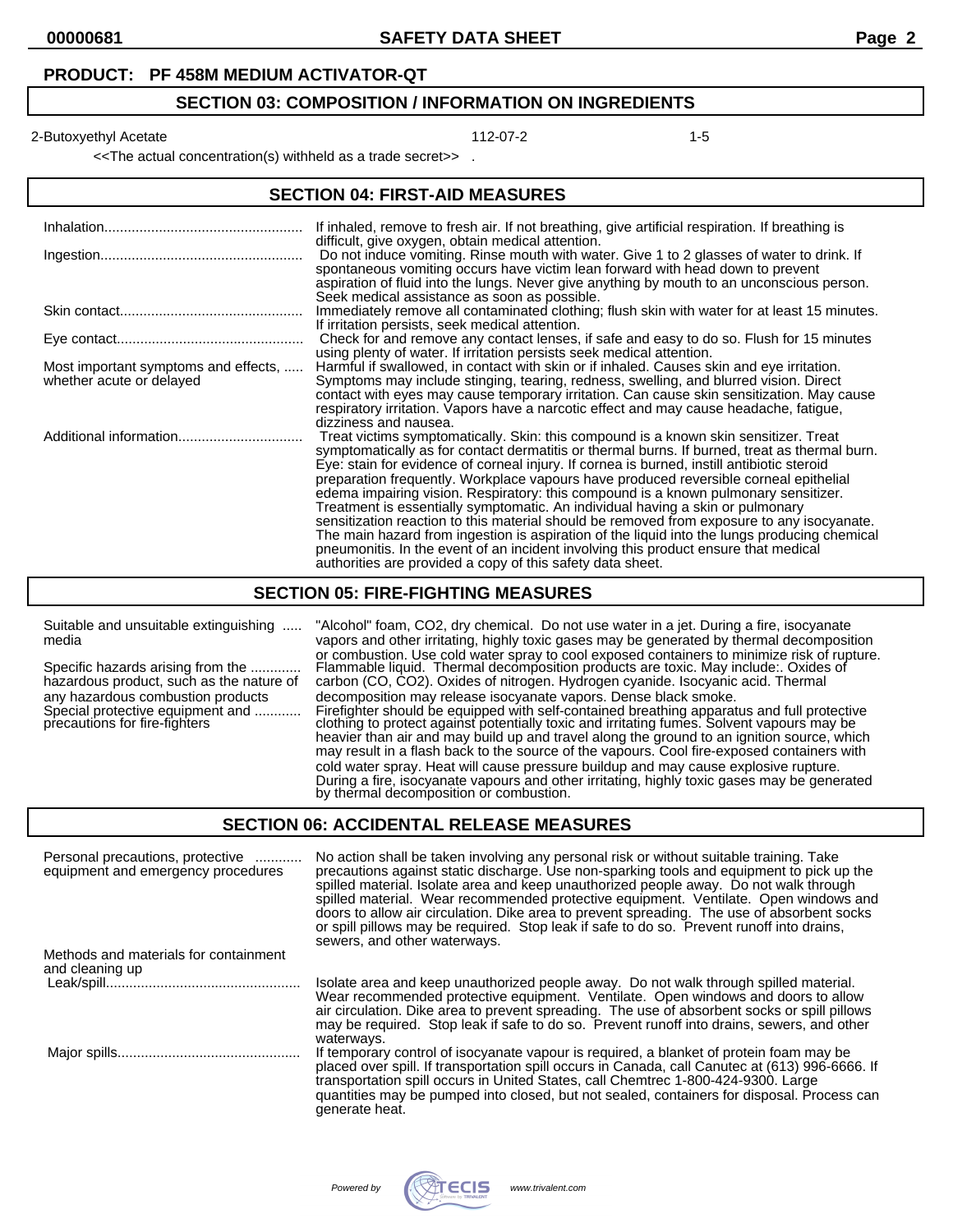#### **PRODUCT: PF 458M MEDIUM ACTIVATOR-QT**

## **SECTION 07: HANDLING AND STORAGE**

| Precautions for safe handling              | Keep away from heat, sparks, and open flame. Ground handling equipment. Always adopt<br>precautionary measures against build-up of static which may arise from appliances.<br>handling and the containers in which product is packed. Avoid breathing vapours or mist.<br>Individuals with lung or breathing problems or prior allergic reactions to isocyanates must |
|--------------------------------------------|-----------------------------------------------------------------------------------------------------------------------------------------------------------------------------------------------------------------------------------------------------------------------------------------------------------------------------------------------------------------------|
| Conditions for safe storage, including any | not be exposed vapour or spray mist. Avoid all skin contact and ventilate adequately,<br>otherwise wear an appropriate breathing apparatus. Handle and open container with care.<br>Employees should wash hands and face before eating or drinking.<br>Keep away from heat, sparks, and open flames. Store in a cool, dry and well ventilated                         |
| incompatibilities                          | area. Keep container closed when not in use. Store away from sunlight. Do not store where<br>product can come into contact with water.                                                                                                                                                                                                                                |

#### **SECTION 08: EXPOSURE CONTROLS / PERSONAL PROTECTION**

| <b>INGREDIENTS</b>                                                | <b>TWA</b>                                | <b>ACGIHTLV</b><br><b>STEL</b>                                                                                                                                                                                                                                                                                                                                                                                                                                                                                                                                                                                                                        | <b>OSHA PEL</b><br>PEL | <b>STEL</b>     | <b>NIOSH</b><br><b>REL</b> |
|-------------------------------------------------------------------|-------------------------------------------|-------------------------------------------------------------------------------------------------------------------------------------------------------------------------------------------------------------------------------------------------------------------------------------------------------------------------------------------------------------------------------------------------------------------------------------------------------------------------------------------------------------------------------------------------------------------------------------------------------------------------------------------------------|------------------------|-----------------|----------------------------|
| Homopolymer of HDI                                                | $5$ mg/m $3$<br>Supplier: 0.5 mg/m3 (TWA) | Not established                                                                                                                                                                                                                                                                                                                                                                                                                                                                                                                                                                                                                                       | $5$ mg/m $3$           | Not established | $5$ mg/m $3$               |
| 4-Chlorobenzotrifluoride                                          | Not established                           | Not established                                                                                                                                                                                                                                                                                                                                                                                                                                                                                                                                                                                                                                       | Not established        | Not established | Not established            |
| n-Butyl Acetate                                                   | 50 ppm                                    | $150$ ppm                                                                                                                                                                                                                                                                                                                                                                                                                                                                                                                                                                                                                                             | $150$ ppm              | 200 ppm         | 150 ppm / STEL 200<br>ppm  |
|                                                                   |                                           | CA ON: 50ppm (TWA), 150ppm (STEL)                                                                                                                                                                                                                                                                                                                                                                                                                                                                                                                                                                                                                     |                        |                 |                            |
| 2-Butoxyethyl Acetate                                             | 20 ppm TLV                                | Not established                                                                                                                                                                                                                                                                                                                                                                                                                                                                                                                                                                                                                                       | Not established        | Not established | 5 ppm                      |
| Appropriate engineering controls<br>Personal Protective Equipment |                                           | Local exhaust should be used to maintain levels below the TLV whenever isocyanate is<br>processed, heated or spray applied. Provide natural or mechanical ventilation to control<br>exposure levels below airborne exposure limits. Local mechanical exhaust ventilation<br>should be used at sources of air contamination, such as open process equipment, or<br>during purging operations, to capture gases and fumes that may be emitted. Standard<br>reference sources regarding industrial ventilation (ie. ACGIH industrial ventilation) should<br>be consulted for guidance about adequate ventilation.                                        |                        |                 |                            |
|                                                                   |                                           | Whenever concentrations of isocyanates exceed the exposure limit or are not known,<br>respiratory protection must be worn. An air-purifying particulate/organic vapour cartridge<br>respirator is required anytime inhalation of vapour above the exposure limit is possible.<br>The use of a positive pressure air supplied respirator is mandatory when airborne<br>concentrations are not known or airborne solvent levels are 10 times the appropriate<br>exposure limit or spraying is performed in a confined space or with limited ventilation. Use<br>NIOSH approved respirator or equipment. Do not exceed the use limits of the respirator. |                        |                 |                            |
|                                                                   |                                           | Chemical safety goggles. Chemical safety goggles and full faceshield if a splash hazard<br>exists.                                                                                                                                                                                                                                                                                                                                                                                                                                                                                                                                                    |                        |                 |                            |
|                                                                   |                                           | Wear skin protection equipment. The selection of skin protection equipment depends on<br>the nature of the work to be performed. The following gloves are recommended :. Nitrile<br>rubber. Butyl rubber. Neoprene. In the case of mixtures, consisting of several substances,<br>the protection time of the gloves cannot be accurately estimated.                                                                                                                                                                                                                                                                                                   |                        |                 |                            |
|                                                                   |                                           | Wear adequate protective clothes. Wear long sleeves and trousers to prevent dermal<br>exposure.                                                                                                                                                                                                                                                                                                                                                                                                                                                                                                                                                       |                        |                 |                            |
|                                                                   |                                           | Safety boots per local regulations.<br>Eye wash facility and emergency shower should be in close proximity. Employees should<br>wash their hands and face before eating, drinking, or using tobacco products.                                                                                                                                                                                                                                                                                                                                                                                                                                         |                        |                 |                            |
|                                                                   |                                           | Medical supervision of all employees who handle or come in contact with isocyanates is<br>recommended. These should include preemployment and periodic medical examinations<br>with pulmonary function test (FEC, FVC as a minimum). Persons with asthmatic-type<br>conditions, chronic bronchitis, other chronic respiratory diseases or recurring skin eczema<br>or sensitization should be excluded from working with isocyanates. Once a person is<br>diagnosed as sensitized to an isocyanate, no further exposure can be permitted.                                                                                                             |                        |                 |                            |

## **SECTION 09: PHYSICAL AND CHEMICAL PROPERTIES**

| Melting / Freezing point (deg C) $\epsilon$ -24 C.<br>Initial boiling point / boiling range (deg C). $>100^{\circ}$ C. |  |
|------------------------------------------------------------------------------------------------------------------------|--|
|------------------------------------------------------------------------------------------------------------------------|--|

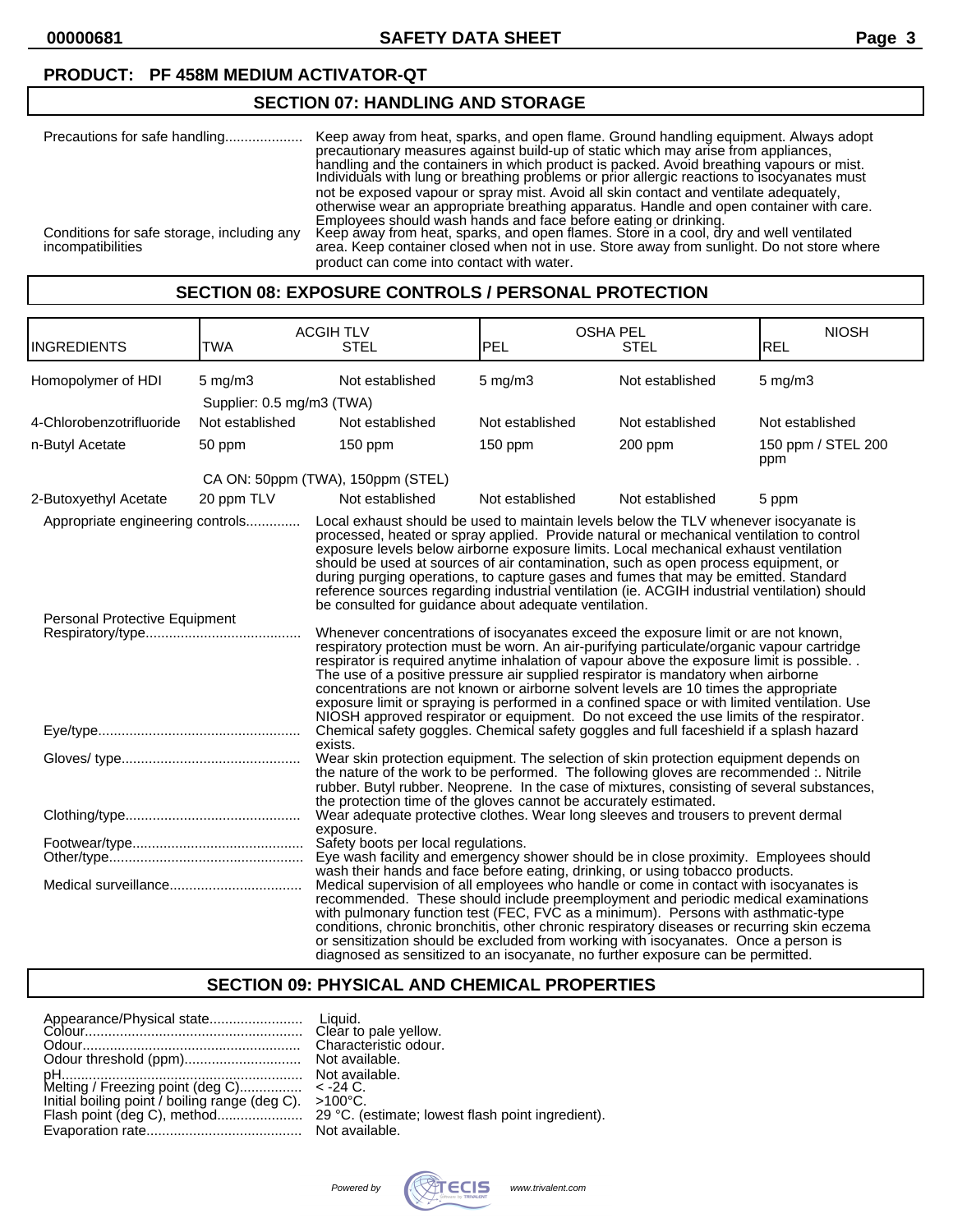#### **PRODUCT: PF 458M MEDIUM ACTIVATOR-QT**

# **SECTION 09: PHYSICAL AND CHEMICAL PROPERTIES**

| Flammability (solids and gases)<br>Upper flammable limit (% vol)<br>Lower flammable limit (% vol)<br>Vapour pressure (mm Hg)<br>Relative Density (Specific Gravity)<br>Partition coefficient - n-octanol/water<br>Auto ignition temperature (deg C)<br>Decomposition temperature | Not applicable. Flammable liquid.<br>10.5.<br>0.9.<br>Not available.<br>Not available.<br>1.161.<br>9.69.<br>Reacts slowly with water to liberate CO2 gas.<br>Not available.<br>Not available.<br>Not available.<br>15 sec Zahn #2. |
|----------------------------------------------------------------------------------------------------------------------------------------------------------------------------------------------------------------------------------------------------------------------------------|-------------------------------------------------------------------------------------------------------------------------------------------------------------------------------------------------------------------------------------|
|                                                                                                                                                                                                                                                                                  | 12.                                                                                                                                                                                                                                 |
|                                                                                                                                                                                                                                                                                  | 1.16 lbs/USG; 139 q/L.                                                                                                                                                                                                              |

## **SECTION 10: STABILITY AND REACTIVITY**

| Possibility of hazardous reactions    | Contact with moisture and other materials will react with isocyanates.<br>Stable at normal temperatures and pressures.<br>Contact with moisture, other materials that react with isocyanates, or temperatures above<br>177C, may cause polymerization. |
|---------------------------------------|--------------------------------------------------------------------------------------------------------------------------------------------------------------------------------------------------------------------------------------------------------|
| Conditions to avoid, including static | Avoid heat, spark, open flames. Moisture.                                                                                                                                                                                                              |
| discharge, shock or vibration         |                                                                                                                                                                                                                                                        |
|                                       | Water, Amines, Strong bases, Alcohols, Copper alloys. Strong oxidizing agents.                                                                                                                                                                         |
| Hazardous decomposition products      | No hazardous decomposition products when stored and handled correctly. Thermal<br>decomposition may produce acrid smoke and irritating fumes. See hazardous combustion                                                                                 |
|                                       | products section 5.                                                                                                                                                                                                                                    |

## **SECTION 11: TOXICOLOGICAL INFORMATION**

| <b>INGREDIENTS</b>                                                              | <b>LC50</b>                                                                                                                                                                                                                                                                                                                                                                                                                                                                                                                                                                                                                                                                                                                                                                                                                                                                                                               | LD <sub>50</sub>                                             |  |
|---------------------------------------------------------------------------------|---------------------------------------------------------------------------------------------------------------------------------------------------------------------------------------------------------------------------------------------------------------------------------------------------------------------------------------------------------------------------------------------------------------------------------------------------------------------------------------------------------------------------------------------------------------------------------------------------------------------------------------------------------------------------------------------------------------------------------------------------------------------------------------------------------------------------------------------------------------------------------------------------------------------------|--------------------------------------------------------------|--|
| Homopolymer of HDI                                                              | 390-453 mg/m3 rat 4 hours                                                                                                                                                                                                                                                                                                                                                                                                                                                                                                                                                                                                                                                                                                                                                                                                                                                                                                 | > 5,000 mg/kg (rat, oral);<br>> 5,000 mg/kg (rabbit, dermal) |  |
| 4-Chlorobenzotrifluoride                                                        | 4479 ppm                                                                                                                                                                                                                                                                                                                                                                                                                                                                                                                                                                                                                                                                                                                                                                                                                                                                                                                  | >6,800 mg/kg (rat oral);<br>>2,700 mg/kg (rabbit dermal)     |  |
| n-Butyl Acetate                                                                 | 390 ppm (4 hr.)                                                                                                                                                                                                                                                                                                                                                                                                                                                                                                                                                                                                                                                                                                                                                                                                                                                                                                           | 10768 mg/kg (rat oral)<br>17600<br>mg/kg (rabbit dermal)     |  |
| 2-Butoxyethyl Acetate                                                           | $>450$ ppm rat 6h                                                                                                                                                                                                                                                                                                                                                                                                                                                                                                                                                                                                                                                                                                                                                                                                                                                                                                         | 1,600 mg/kg (rat, oral)<br>1,480 mg/kg (rabbit, dermal)      |  |
| Symptoms related to the physical, chemical<br>and toxicological characteristics | Eye contact. Skin contact. Inhalation. Ingestion.<br>Causes skin irritation. Causes reddening, stinging and swelling. Persons previously<br>sensitized can experience allergic reaction with symptoms of reddening, itching, swelling<br>and rash.<br>Not available.<br>Causes eye irritation. Can cause tearing, reddening and swelling. May cause temporary<br>corneal damage. Vapours can produce irritation. Symtoms include tearing and reddening.<br>Isocyanate vapour/mists at concentrations above the exposure limits can irritate (burning<br>sensation) the mucous membranes in the respiratory tract. This can cause a runny nose, sore throat, coughing, chest discomfort, difficult breathing and reduced pulmonary<br>functioning. Solvent vapours may be irritating to the eyes, nose and throat, resulting in<br>redness, burning and itching of eyes, dryness of the throat and tightness in the chest. |                                                              |  |
| Effects of chronic exposure                                                     | May be harmful if swallowed. May cause central nervous system effects such as<br>headache, nausea, vomiting and weakness.<br>As a result of previous repeated overexposure or a single large dose, certain individuals<br>develop sensitization which will cause them to react to a later exposure to product at levels<br>well below the exposure limit.                                                                                                                                                                                                                                                                                                                                                                                                                                                                                                                                                                 |                                                              |  |
| Sensitizing capability of material<br>Specific Target Organ Toxicity            | Isocyanates are known to cause skin and respiratory sensitization in humans. Animal tests<br>have indicated that respiratory sensitization can result from skin contact with diisocyanates.<br>0.1% are listed by IARC, NTP, OSHA or ACGIH as a carcinogen.<br>No data on reproductive effects were found in the literature sources consulted.<br>May cause drowsiness or dizziness. May cause respiratory irritation.                                                                                                                                                                                                                                                                                                                                                                                                                                                                                                    |                                                              |  |